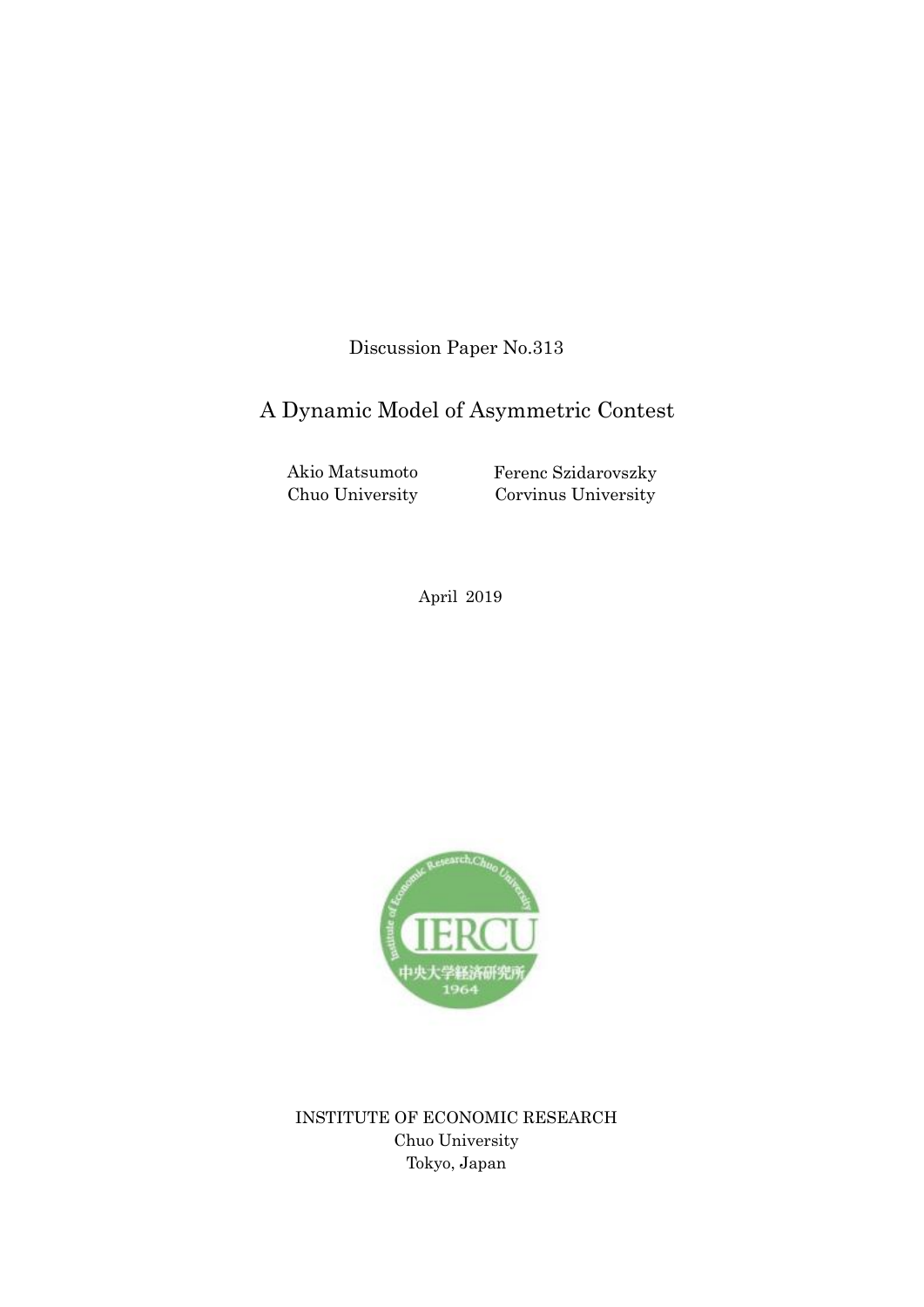## A Dynamic Model of Asymmetric Contest<sup>∗</sup>

Akio Matsumoto† Ferenc Szidarovszky‡

#### Abstract

Asymmetric contest games are examined under conditions which guarantee the existence of a unique pure Nash equilibrium. Conditions are derived for the local asymptotical stability of the equilibrium under continuous and discrete dynamics with gradient adjustments. In both cases, a crucial assumption is the nonexistence of a dominant player at the equilibrium level. In the case of continuous time scales, this is sufficient for stability, and in the discrete case, the speeds of adjustments have to be sufficiently small. As special cases, symmetric and semisymmetric games are analysed in details.

Keywords: Asymmetric contests, Dynamic models, Discrete dynamics, Continuous dynamics, Stability analysis

<sup>∗</sup>The first author highly acknowledges the financial supports from the Japan Society for the Promotion of Science (Grant-in-Aid for Scientific Research (C) 16K03556) and Chuo University (Grant for Special Research). The usual disclaimers apply.

<sup>†</sup>Professor, Department of Economics, Chuo University, 742-1, Higashi-Nakano, Hachio ji, Tokyo, 192-0393, Japan; akiom@tamacc.chuo-u.ac.jp

<sup>‡</sup>Professor, Department of Mathematics, Corvinus University, Budapest, Fövám tér 8, 1093, Hungary; szidarka@gmail.com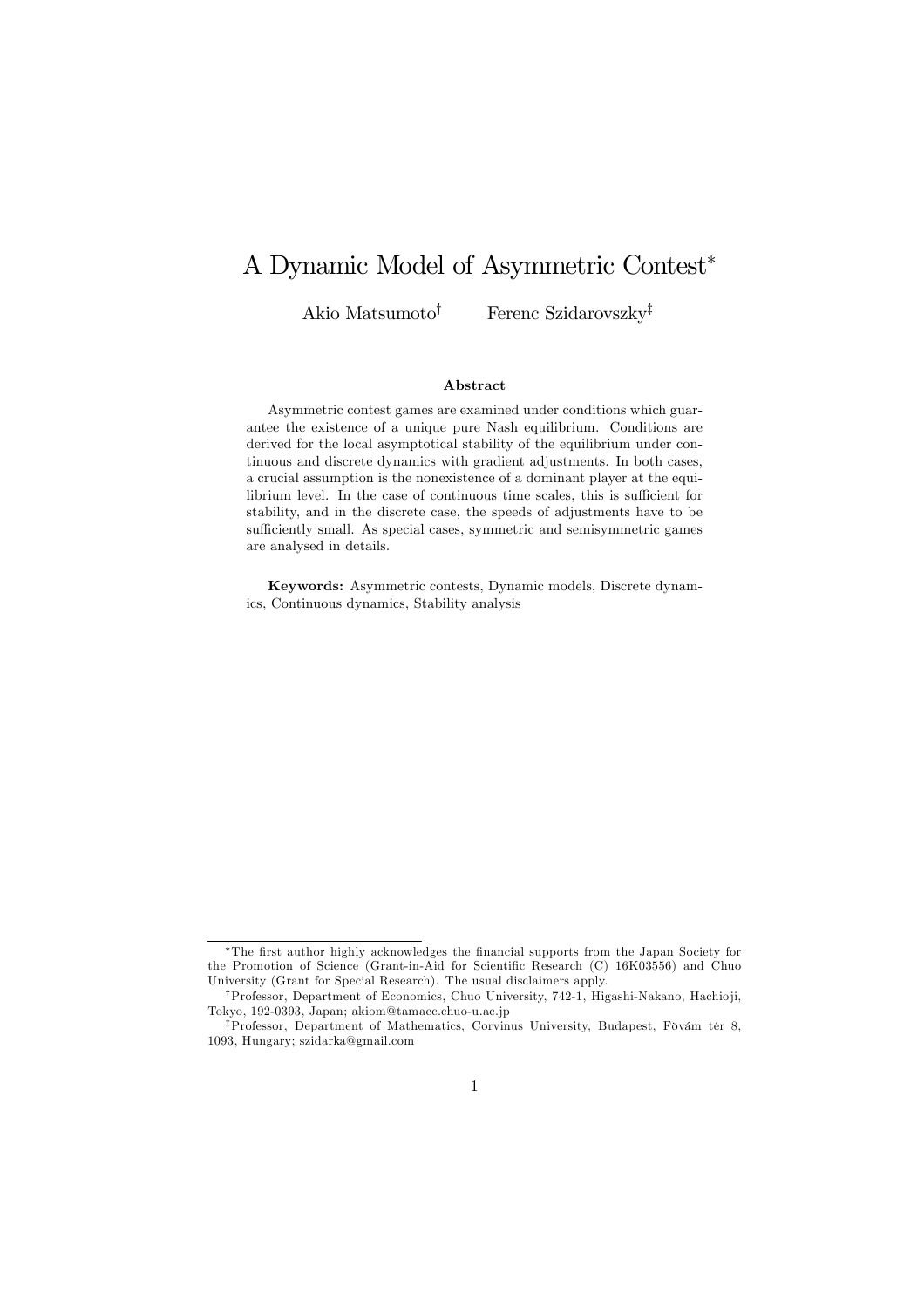### 1 Introduction

Contest games model situations when the players invest in order to increase the probability of winning a given prize. Contest games are closely related to oligopolies with hyperbolic price functions (Bischi et al., 2010), market share attraction games (Hanssens et al., 1990), rent seeking games (Tullock, 1980), to mention only a few. Many studies have examined contest and related games with exogenous prize, Pérez-Castrillo and Verdier (1992), Szidarovszky and Okuguchi (1997), Cornes and Hartley (2005) and Yamazaki (2008).

However in many cases (such as R&D contest, war, armament) the size of the prize depends on the efforts of the players. For example, higher efforts make more valuable prize available to the players. Chung (1996) was the first who examined rent-seeking games with an endogenous prize (rent in this case) which was assumed to be an increasing function of the aggregate effort of all players. For this case, Okuguchi (2005) and Corchón (2007) proved the existence of a unique symmetric pure Nash equilibrium. In the model developed by Shaffer (2006), an increased effort has a decreasing effect on the value of the prize. In these studies identical players were assumed in the valuation of the prize as well as abilities.

The heterogeneity of players can be divided into three types: in different valuations of the prize (e.g., Hillman and Riley, 1989), in different abilities to convert higher expenditures to higher productivity (e.g., Baik, 1994) and also in different financial constraints (e.g., Che and Gale, 1997).

Szidarovszky and Okuguchi (1997) proved the existence of a unique pure Nash equilibrium in special asymmetric rent-seeking games. This result was later generalized for contest games by Hirai (2012) and Hirai and Szidarovszky (2013).

Dynamic rent-seeking games were first examined in Okuguchi and Szidarovszky (1999) where the local asymptotic stability of the pure Nash equilibrium was proved by using linearization around the equilibrium. This result was reconsidered to discrete time scales and the global stability of the equilibrium was analyzed in both discrete and continuous time sales in Bischi et al. (2010). In these studies instantaneous information was assumed about the actions of the competitors as well as on available data and expectations of the players. Time delays were introduced in many variants of the oligopoly model including the cases of hyperbolic price function in Matsumoto and Szidarovszky (2018).

In this paper the model of Hirai and Szidarovszky (2013) is reconsidered by introducing its dynamic extensions in both discrete and continuous time scales. The stability analysis is more general than in earlier studies. The paper is developed as follows. In Section 2, the basic model is described. Sections 3 and 4, discuss the stability properties of the pure Nash equilibrium with continuous and discrete time scales. Conclusions and future research directions are given in Section 5.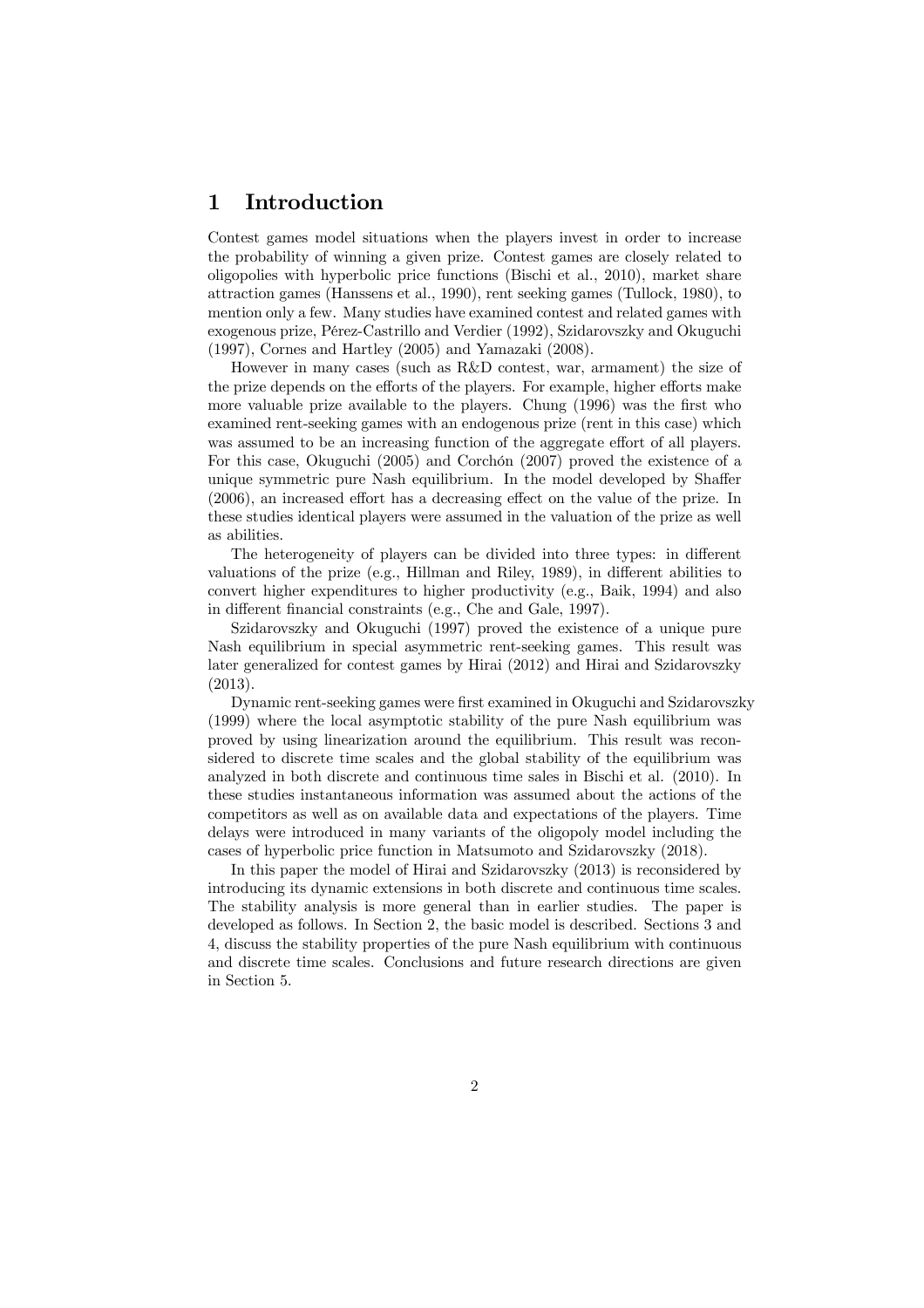#### 2 The Basic Model

There are *n* players in a contest game, which are risk-neutral. If  $x_i$  denotes the expenditure of player i and  $\varphi_i(x_i)$  is its production function for lotteries, then the probability that player  $i$  wins the prize is

$$
p_i = \frac{\varphi_i(x_i)}{\sum_{j=1}^n \varphi_j(x_j)}.
$$

Let  $L_i$  denote the budget of player i implying that its set of feasible strategies is the closed interval  $[0, L_i]$ . In Hirai and Szidarovszky (2013) the following assumptions were made:

**Assumption 1.** For all players i, function  $\varphi_i$  is twice differentiable,

$$
\varphi_i(0) = 0, \ \varphi'_i(x_i) > 0 \text{ and } \varphi''_i(x_i) < 0 \text{ for } x_i \in [0, L_i].
$$

The special form of  $\varphi_i(x_i) = a_i x_i$  was studied earlier by several authors (e.g., Skaperdas, 1996, Clark and Riis, 1998). Introducing the new variables  $y_i = \varphi_i(x_i)$  which represent the effective effort of player i, the expected payoff of player  $i$  can be given as follows:

$$
\Pi_i = R_i(y_i + Q_i) \frac{y_i}{y_i + Q_i} - g_i(y_i)
$$
\n(1)

where

$$
Q_i = \sum_{j \neq i}^{n} y_j, \ g_i(y_i) = \varphi_i^{-1}(y_i)
$$

and the prize as the function of the aggregate effort is

$$
R_i(y_i + Q_i).
$$

Notice that Assumption 1 implies that

$$
g_i(0) = 0, g'_i(y_i) > 0
$$
 and  $g''_i(y_i) > 0$  for all  $y_i \in [0, \varphi_i(L_i)]$ .

Function  $g_i(y_i)$  can be considered as the total cost of player i to generate level  $y_i$  of effort. Let

$$
Q = \sum_{i=1}^{n} y_i
$$

be the aggregate effort of all players.

**Assumption 2.** For all players i, the prize  $R_i(Q)$  is twice differentiable,

$$
R_i(Q) > 0
$$
 and  $R''_i(Q) \le 0$  for all  $Q \in [0, \sum_{i=1}^n \varphi_i(L_i)].$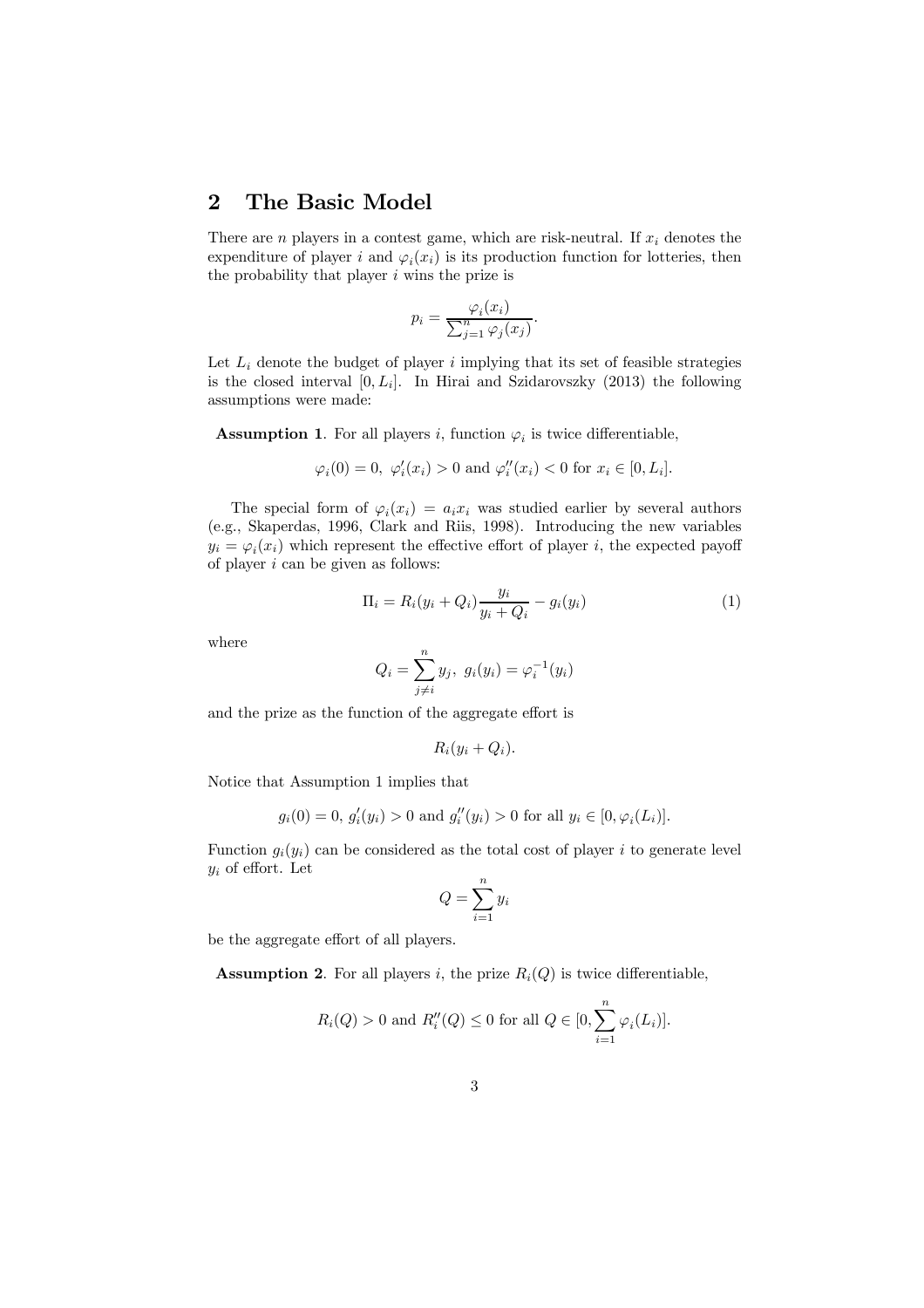This assumption allows both positive and negative externalities of the aggregate effort as the linear function

$$
R_i(Q) = a_i + b_i Q
$$

shows with  $b_i > 0$  and  $b_i < 0$ . Notice in addition that Assumptions 1 and 2 imply that  $\Pi_i(y_i, Q_i)$  is strictly concave in  $y_i$ . Hirai and Szidarovszky (2013) proved that under Assumptions 1 and 2, there is a unique pure Nash equilibrium. The asymptotic properties of this equilibrium will be examined in the next sections.

#### 3 Continuous Dynamics

Considering gradient adjustments, we notice first that by differentiation,

$$
\frac{\partial \Pi_i}{\partial y_i} = R'_i(y_i + Q_i) \frac{y_i}{y_i + Q_i} + R_i(y_i + Q_i) \frac{Q_i}{(y_i + Q_i)^2} - g'_i(y_i),\tag{2}
$$

which will be denoted by  $f_i(y_i, Q_i)$  for notational simplicity. Then the gradient dynamics is described by the following system of ordinary differential equations:

$$
\dot{y}_i = K_i f_i(y_i, Q_i) \quad (i = 1, 2, \dots, n)
$$
\n(3)

where  $K_i > 0$  is the speed of adjustment of player i. The local asymptotic behavior of the equilibrium can be examined by linearization. Notice that

$$
\frac{\partial f_i}{\partial y_i} = \frac{(R_i'' y_i + R_i')(y_i + Q_i) - R_i' y_i}{(y_i + Q_i)^2} + \frac{R_i' Q_i (y_i + Q_i)^2 - 2R_i Q_i (y_i + Q_i)}{(y_i + Q_i)^4} - g_i''(y_i),\tag{4}
$$

and with  $j \neq i$ ,

$$
\frac{\partial f_i}{\partial y_j} = \frac{R_i'' y_i (y_i + Q_i) - R_i' y_i}{(y_i + Q_i)^2} + \frac{(R_i' Q_i + R_i)(y_i + Q_i)^2 - 2R_i Q_i (y_i + Q_i)}{(y_i + Q_i)^4}.
$$
 (5)

Let  $S_i$  and  $T_i$  denote the right hand sides of (4) and (5), respectively. Notice first that

$$
S_i = T_i + u_i \tag{6}
$$

with

$$
u_i = \frac{R'_i Q - R_i}{Q^2} - g''_i.
$$
 (7)

We will now prove that  $u_i < 0$ . Consider function

$$
h_i(Q) = R_i^{'}(Q)Q - R_i(Q).
$$

Clearly,  $h_i(0) = -R_i(0) \leq 0$  and  $h'_i(Q) = R''_i$  $i'_{i}(Q)Q \leq 0$ , therefore  $h_i(Q) \leq 0$  for all  $Q \geq 0$ . Since  $g_i''$  $i(y_i) > 0$ , the value of  $u_i$  is always negative.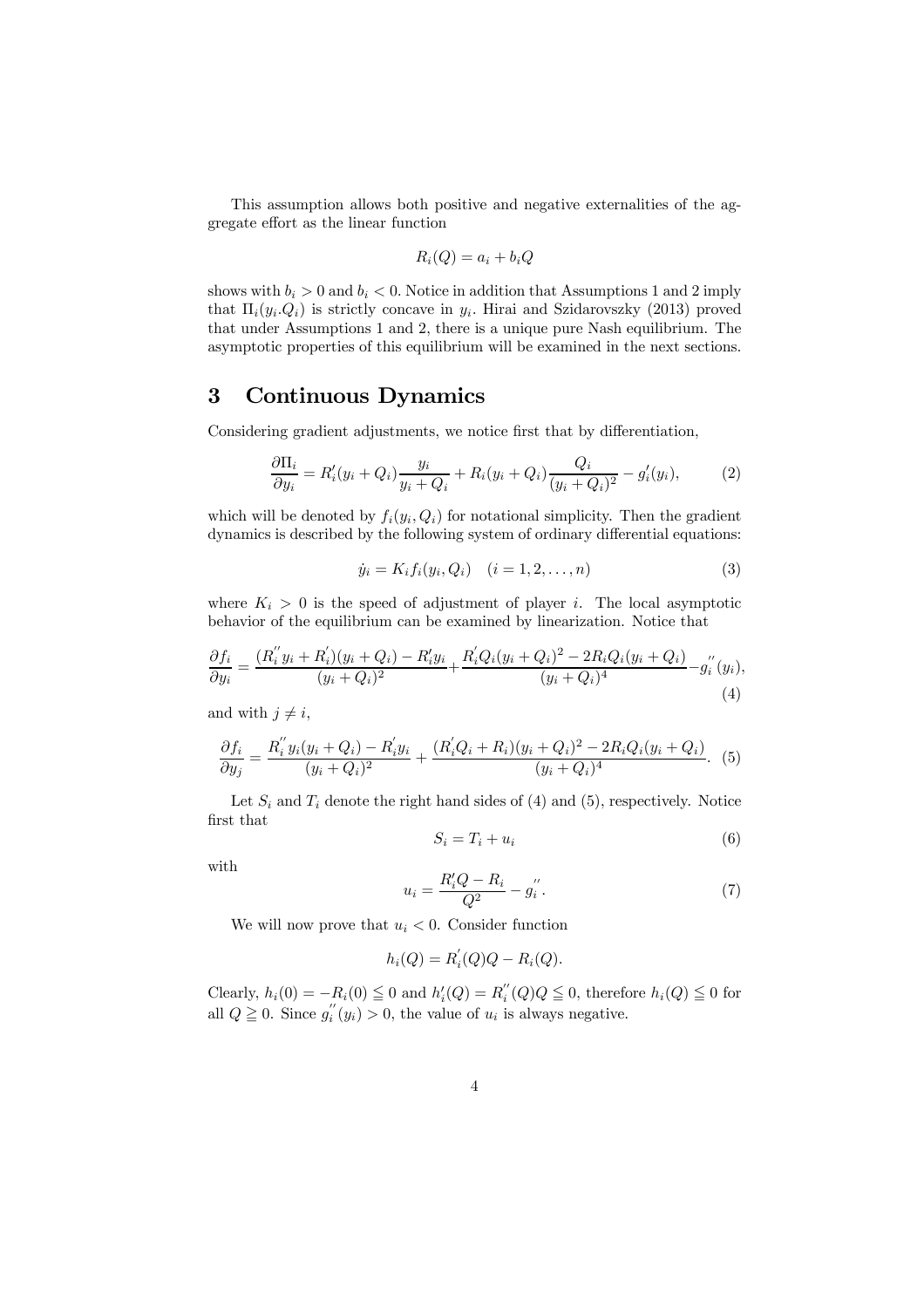Next we will find conditions which guarantee that  $T_i \leq 0$ , implying that  $S_i < 0$ . Its numerator can be rewritten as

$$
R_i'' y_i Q^2 - R_i' y_i Q + R_i' Q_i Q + R_i Q - 2R_i Q_i
$$
  
= 
$$
R_i'' y_i Q^2 - R_i' Q (y_i - Q_i) + R_i (Q - Q_i) - R_i Q_i
$$
  
= 
$$
R_i'' y_i Q^2 + (Q_i - y_i) (R_i' Q - R_i).
$$

Since  $R_i'' \leq 0$  and  $R_i'Q - R_i \leq 0$ , the value of  $T_i$  is less than or equal to zero if  $Q_i \geq y_i$  for all i, that is, there is no dominant player.

The Jacobian of system (4) at the equilibrium has the special form

$$
\mathbf{J}_C = \begin{pmatrix} K_1 S_1 & K_1 T_1 & \dots & K_1 T_1 \\ K_2 T_2 & K_2 S_2 & \dots & K_2 T_2 \\ \vdots & \vdots & & \vdots \\ K_n T_n & K_n T_n & \dots & K_n S_n \end{pmatrix} . \tag{8}
$$

where  $S_i$  and  $T_i$  are now at their equilibrium levels. By introducing

$$
\mathbf{D} = \text{diag}(K_1u_1,\ldots,K_nu_n), \ \mathbf{a} = \begin{pmatrix} K_1T_1 \\ \vdots \\ K_nT_n \end{pmatrix} \text{ and } \mathbf{1}^T = (1,\ldots,1).
$$

Here  $u_i$  denotes its equilibrium level. We have

$$
\boldsymbol{J}_C = \boldsymbol{D} + \boldsymbol{a}\boldsymbol{1}^T \tag{9}
$$

with characteristic polynomial

$$
\varphi_C(\lambda) = \det(\mathbf{D} + +\mathbf{a}\mathbf{1}^T - \lambda \mathbf{I})
$$
  
= 
$$
\det(\mathbf{D} - \lambda \mathbf{I}) \det(\mathbf{I} + (\mathbf{D} - \lambda \mathbf{I})^{-1}\mathbf{a}\mathbf{1}^T)
$$
  
= 
$$
\Pi_{i=1}^n (K_i u_i - \lambda) \left[1 + \sum_{i=1}^n \frac{K_i T_i}{K_i u_i - \lambda}\right]
$$

where we used the well known fact that if  $u$  and  $v$  are *n*-element column vectors and **I** is the  $n \times n$  identity matrix, then  $\det(\mathbf{I} + \boldsymbol{u}\boldsymbol{v}^T) = \mathbf{1} + \boldsymbol{v}^T\boldsymbol{u}$ , (Okuguchi and Szidarovszky (1999)). The potential eigenvalues are the  $K_iu_i < 0$  quantities and the roots of equation

$$
\sum_{i=1}^{n} \frac{K_i T_i}{K_i u_i - \lambda} + 1 = 0.
$$
 (10)

Let  $k_C(\lambda)$  denote the left hand side, then clearly

$$
\lim_{\lambda \to \pm \infty} k_C(\lambda) = 1, \quad \lim_{\lambda \to K_i u_i - 0} k_C(\lambda) = -\infty, \quad \lim_{\lambda \to K_i u_i + 0} k_C(\lambda) = +\infty
$$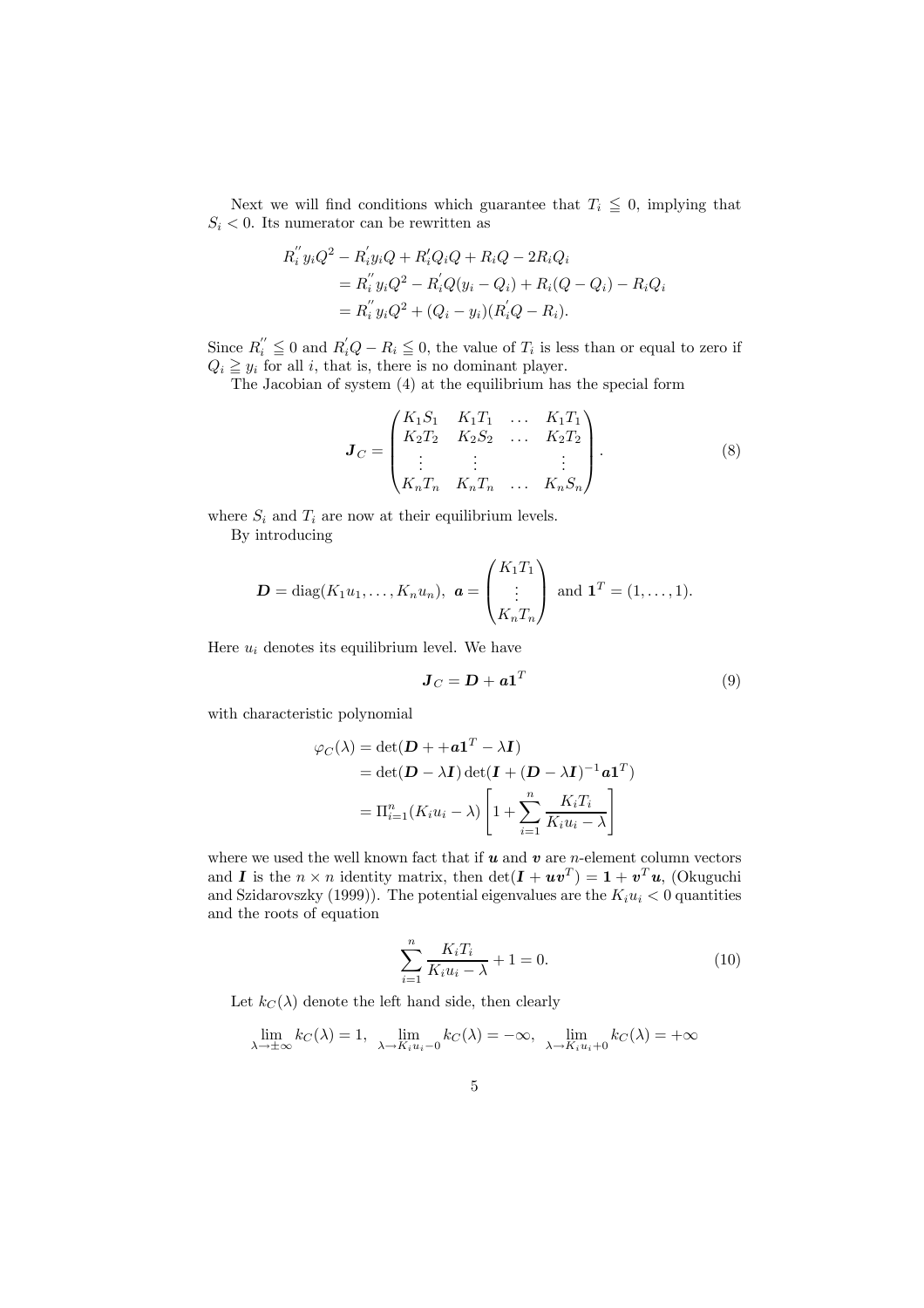$$
k_C'(\lambda) = \sum_{i=1}^n \frac{K_i T_i}{(K_i u_i - \lambda)^2} < 0
$$

unless all  $T_i = 0$ . In this case the eigenvalues are  $K_i S_i < 0$  for all i. The poles of  $k_C(\lambda)$  are the  $K_iu_i < 0$  values. Figure 1 shows the graph of  $k_C(\lambda)$  by assuming that  $n = 4$  and the players are numbered so that  $K_1u_1 < K_2u_2 < \ldots < K_nu_n$ . If some of the  $K_i u_i$  values are equal, then the same argument can be used with minor modifications.



Figure 1.  $n = 4$  and  $K_{1u_1} < K_{2u_2} < K_{3u_3} < K_{4u_4}$ 

Notice that  $(10)$  is equivalent to a polynomial equation of degree *n*. There is one root before  $K_1u_1$ , and one root inside each interval  $(K_iu_i, K_{i+1}u_{i+1})$  for  $i = 1, 2, \ldots, n - 1$ . So we found n real negative roots. So all eigenvalues are negative implying the following result.

Proposition 1 *The equilibrium is always locally asymptotically stable with continuous time dynamics (3), if no dominant player is present.*

#### 4 Discrete Dynamics

In the case of discrete time scales system (3) is modified as

$$
y_i(t+1) = y_i(t) + K_i f_i(y_i(t), Q_i(t))
$$
\n(11)

with Jacobian matrix

and

$$
\mathbf{J}_D = \mathbf{I} + \mathbf{J}_C = \mathbf{I} + \mathbf{D} + \mathbf{a}\mathbf{1}^T. \tag{12}
$$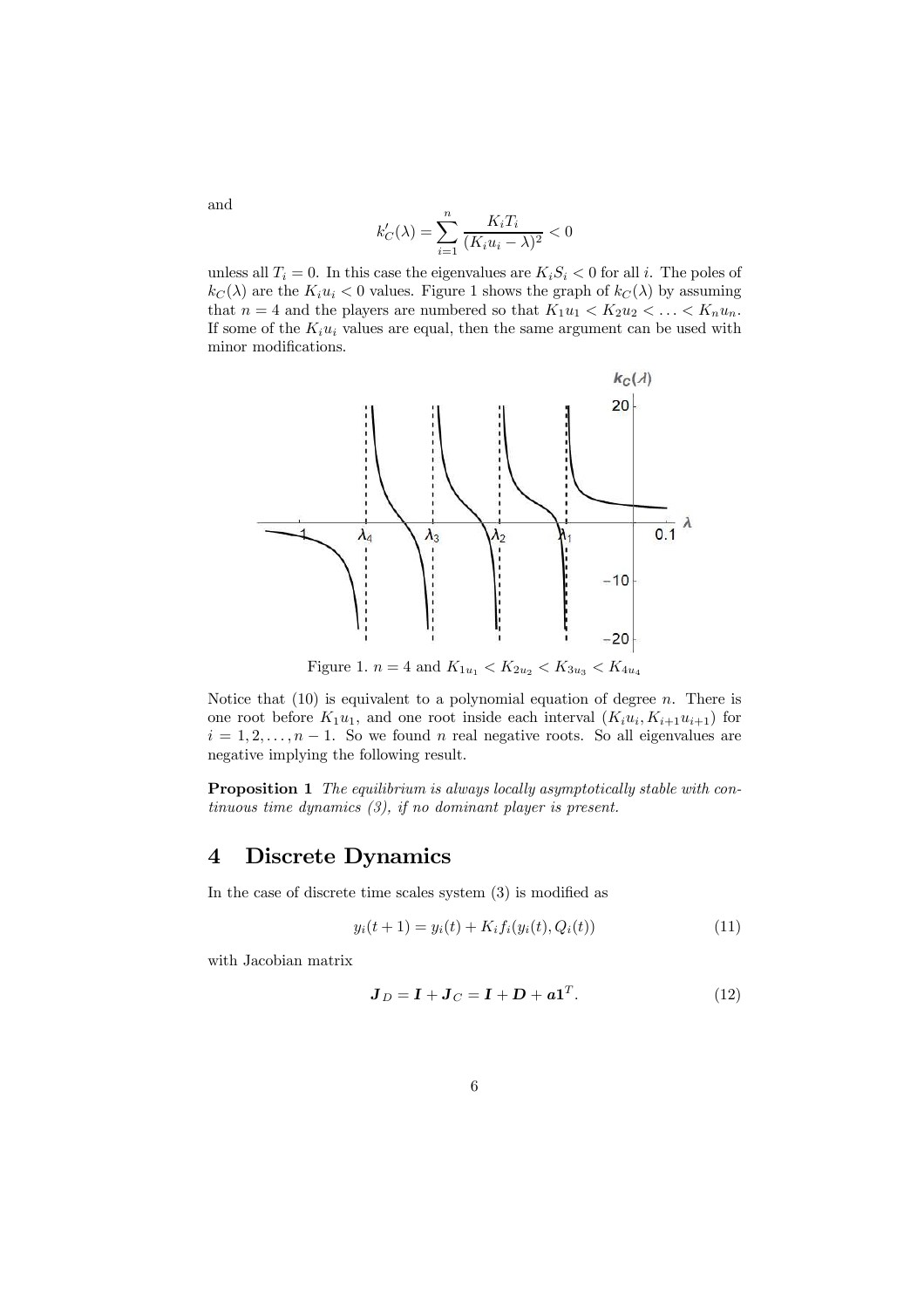The characteristic polynomial has the form

$$
\varphi_D(\lambda) = \det(\mathbf{I} + \mathbf{D} + \mathbf{a}\mathbf{1}^T - \lambda \mathbf{I})
$$
  
= 
$$
\det(\mathbf{I} + \mathbf{D} - \lambda \mathbf{I}) \det(\mathbf{I} + (\mathbf{I} + \mathbf{D} - \lambda \mathbf{I})^{-1} \mathbf{a}\mathbf{1}^T)
$$
  
= 
$$
\Pi_{i=1}^n (1 + K_i u_i - \lambda) \left[ 1 + \sum_{i=1}^n \frac{K_i T_i}{1 + K_i u_i - \lambda} \right].
$$

The possible eigenvalues are  $1 + K_i u_i$  for  $i = 1, 2, ..., n$  and the solutions of equation

$$
k_D(\lambda) = \sum_{i=1}^n \frac{K_i T_i}{1 + K_i u_i - \lambda} + 1 = 0.
$$
 (13)

Similarly to function  $k_C(\lambda)$  it is easy to see that

$$
\lim_{\lambda \to \pm \infty} k_D(\lambda) = 1, \quad \lim_{\lambda \to 1 + K_i u_i = 0} k_D(\lambda) = -\infty, \quad \lim_{\lambda \to 1 + K_i u_i + 0} k_D(\lambda) = +\infty,
$$

$$
k'_D(\lambda) = \sum_{i=1}^n \frac{K_i T_i}{(1 + K_i u_i - \lambda)^2} \leq 0,
$$

and the poles are the  $1 + K_i u_i$  values. The graph of function  $k_D(\lambda)$  is shown in Figure 2. There is one root before  $1 + K_1u_1$  and a root between each interval  $(1 + K_i u_i, 1 + K_{i+1} u_{i+1})$ . All roots are therefore less than 1, and they are larger than −1 if for all  $i, 1 + K_i u_i > -1$  and  $k_D(-1) > 0$ .



Figure 2. Graph of function  $k_D(\lambda)$ 

These conditions can be written as

$$
K_i < \frac{-2}{u_i} \quad \text{for all} \quad i,\tag{14}
$$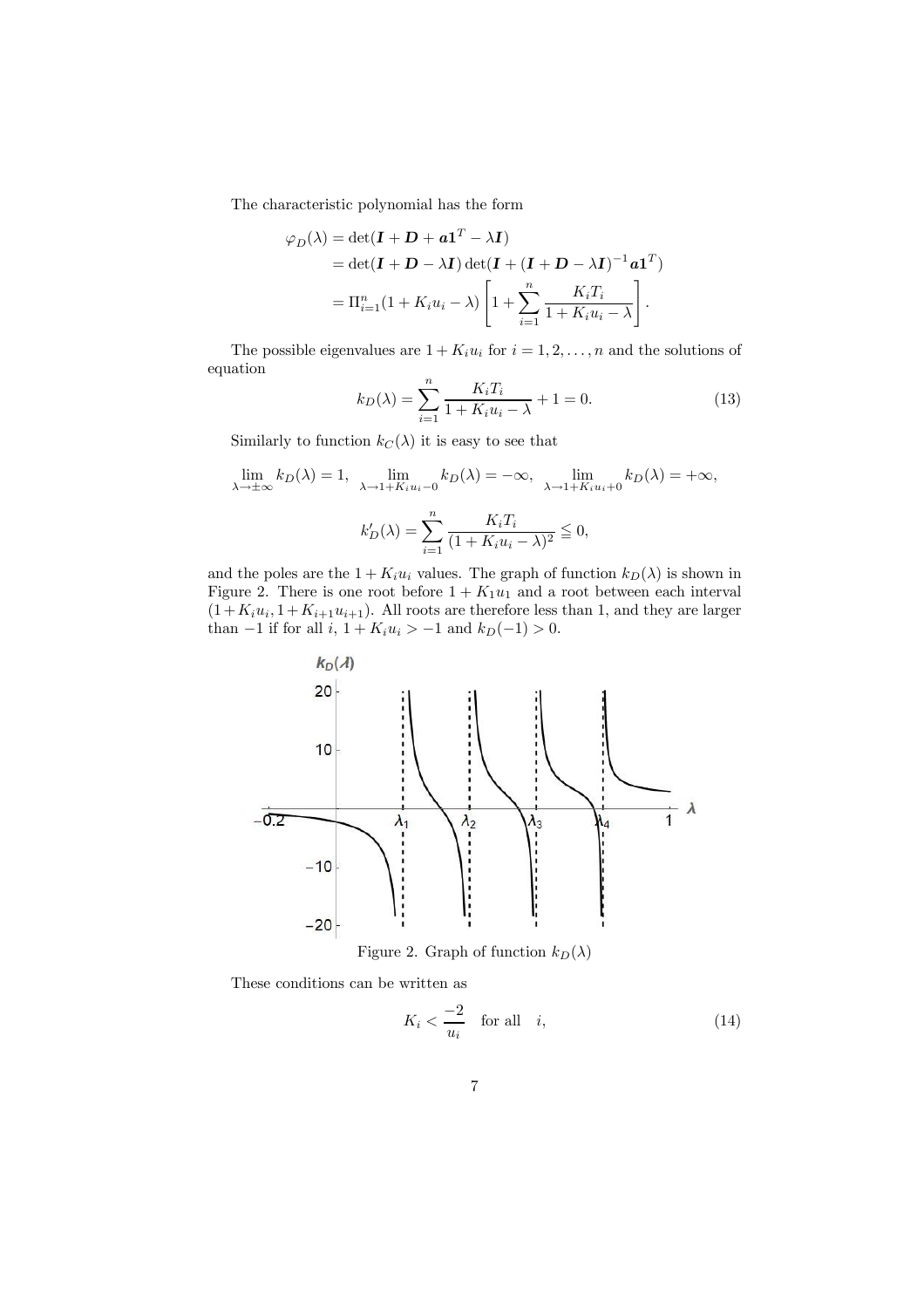$$
\sum_{i=1}^{n} \frac{K_i T_i}{2 + K_i u_i} > -1.
$$
\n(15)

when the denominator is positive by  $(14)$ .

The left hand side of (15) is negative unless all  $T_i = 0$ , in which case the eigenvalues are the  $1 + K_i u_i$  values, which are between  $-1$  and  $+1$  if (14) holds. Relation (15) can be interpreted as the speeds of adjustments have to be sufficiently small.

Proposition 2 *Assume that no dominant player is present. The equilibrium with the discrete time dynamics is locally asymptotically stable if (14) and (15) hold.*

In the symmetric case  $T_i \equiv T, u_i \equiv u, K_i \equiv K, y_i(0) \equiv y(0)$ . Clearly there is no dominant player, so the continuous dynamics is locally asymptotically stable. Relations (14) and (15) are simplified as

$$
K < \frac{-2}{u} \tag{16}
$$

and

$$
\frac{nKT}{2+Ku} > -1,
$$
\n
$$
K < \frac{-2}{nT+u},\tag{17}
$$

that is,

which is the stability condition for the discrete time system.

Consider next the semi-symmetric case where for players  $i$  ( $1 \leq i \leq m$ ),

$$
T_i \equiv T, u_i \equiv u, K_i \equiv K
$$

and for players  $j$   $(m + 1 \leq j \leq n)$ ,

$$
T_i = \bar{T}, u_j \equiv \bar{u} \quad \text{and} \quad K_j \equiv \bar{K}.
$$

Then relation (14) has the forms

$$
K < -\frac{2}{u} \quad \text{and} \quad \bar{K} < \frac{-2}{\bar{u}} \tag{18}
$$

and (15) can be rewritten as

$$
\frac{mKT}{2+Ku}+\frac{(n-m)\bar{K}\bar{T}}{2+\bar{K}\bar{u}}>-1
$$

or

$$
K(2mT + 2u) + \bar{K}(2(n-m)\bar{T} + 2\bar{u}) + K\bar{K}(mT\bar{u} + (n-m)\bar{T}u + u\bar{u}) > -4
$$
 (19)

and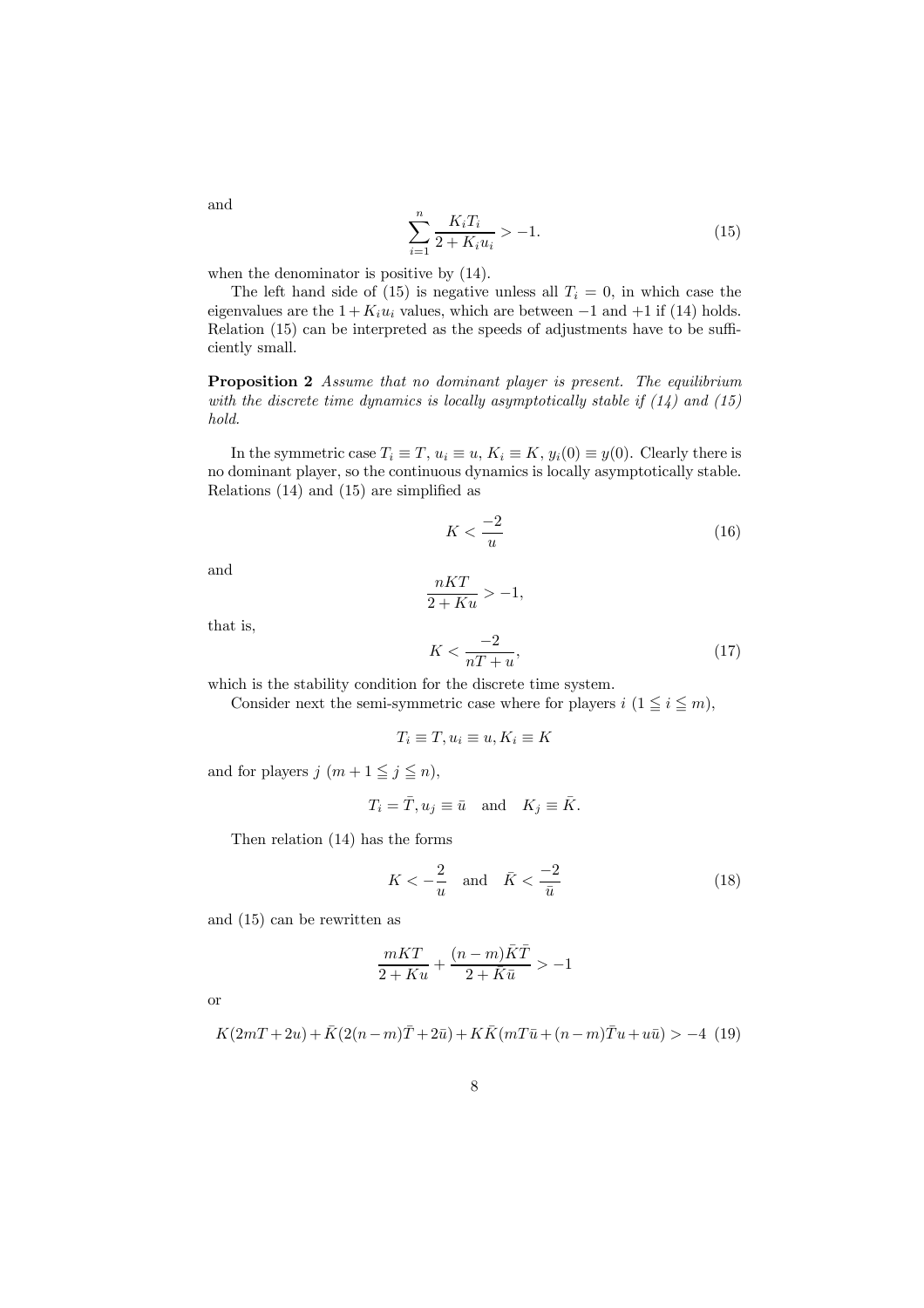The coefficients of  $K$  and  $\bar{K}$  are negative with a positive coefficient of  $K\bar{K}.$ This relation can be rewritten as

$$
\overline{K}\left[K\left(mT\overline{u}+(n-m)\overline{T}u+u\overline{u}\right)+\left(2(n-m)\overline{T}+2\overline{u}\right)\right]>-4-K\left(2mT+2u\right)
$$
 or

$$
\bar{K}(AK - B) > -4 + CK \tag{20}
$$

with

$$
A = mT\bar{u} + (n - m)\bar{T}u + u\bar{u},
$$

$$
B = -[2(n - m)\bar{T} + 2\bar{u}]
$$

and

$$
C = -\left(2mT + 2u\right)
$$

all being positive.

Relation (20) can be rewritten as

$$
\bar{K} \begin{cases}\n> \frac{-4 + CK}{AK - B} & \text{if } AK - B < 0 \\
< \frac{-4 + CK}{AK - B} & \text{if } AK - B > 0\n\end{cases}
$$
\n(21)

It is easy to show that

$$
\frac{4}{C} < \frac{B}{A} \text{ and } \frac{4}{B} < \frac{C}{A}.
$$

Moreover

$$
-\frac{2}{u} > \frac{B}{A}
$$
 and 
$$
-\frac{2}{\bar{u}} > \frac{C}{A},
$$

furthermore point

$$
\left(-\frac{2}{u},-\frac{2}{\bar{u}}\right)
$$

is on the upper part of the hyperbola. So the stability region is the lower shaded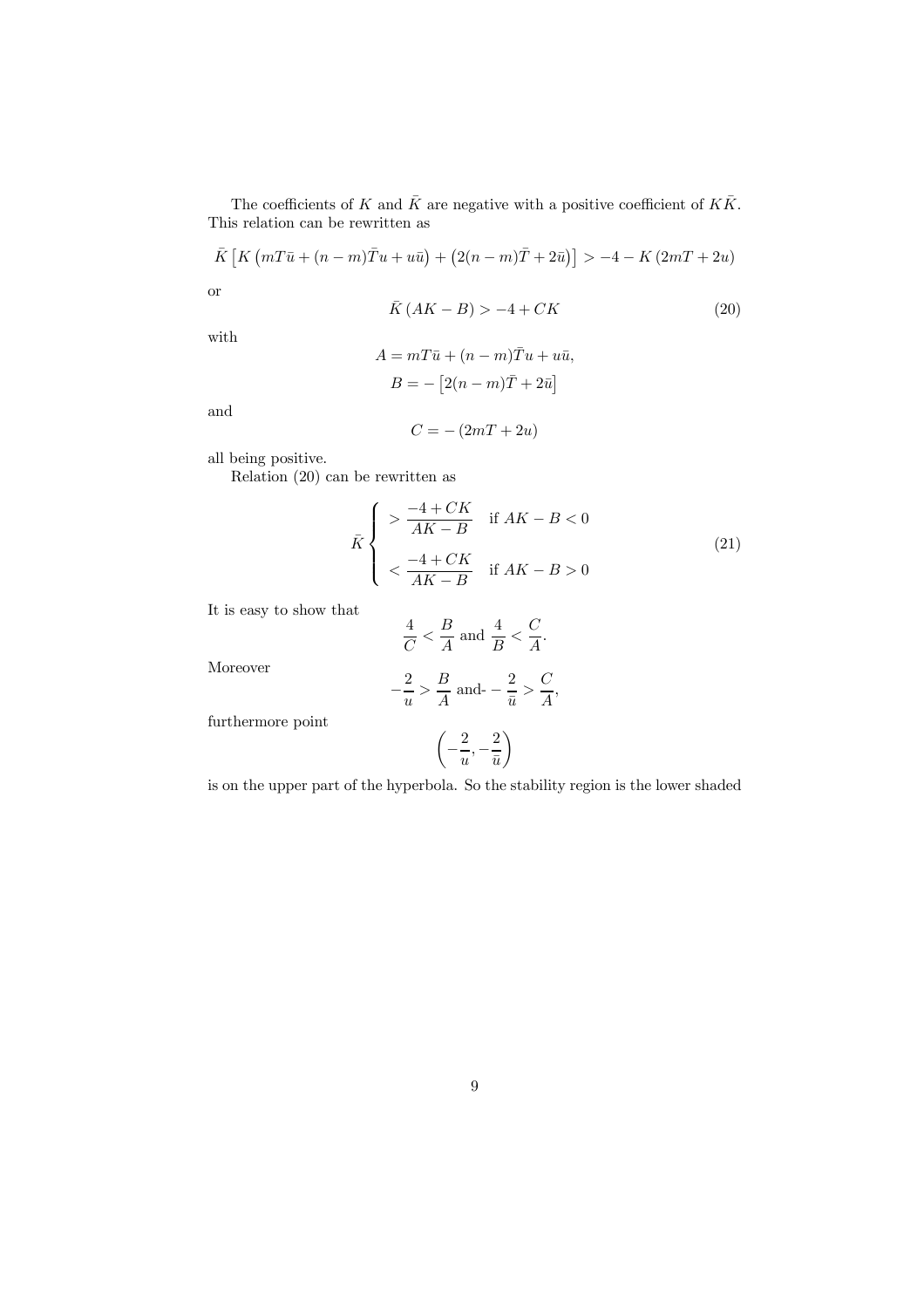area in Figure 3.



FIgure 3. Stability region in the  $(K, \overline{K})$  plane

## 5 Conclusions

This paper examined the local asymptotical stability of the unique Nash equilibrium of asymmetric contest games with continuous and discrete time scales under gradient adjustments. In both cases the critical condition was that the game had no dominant player at the equilibrium level, which guaranteed the local asymptotical stability at the equilibrium in continuous dynamics. In the discrete case, in addition, the speeds of adjustments had to be sufficiently small to guarantee local asymptotical stability. Symmetric and semisymmetric cases were analyzed in detail.

Further research can continue in two different directions. First, the global asymptotical stability of the equilibrium can be examined, and second, time delays can be introduced into the models and an interesting question is to see how the delays can influence the asymptotical behavior of the equilibrium.

Conflict of Interest: The authors declare that they have no conflict of interest.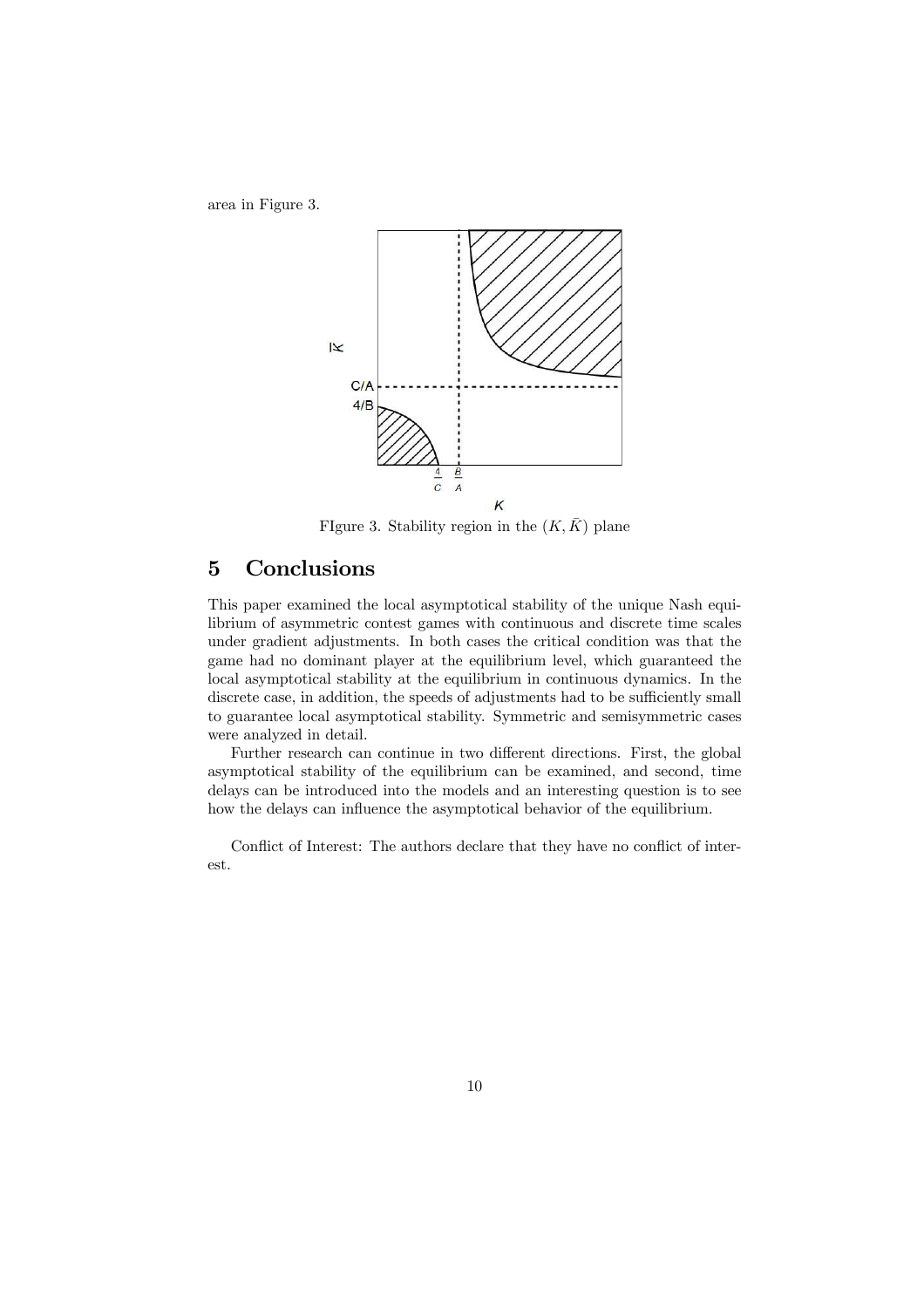#### References

- Baik, K. H. (1994) Effort levels in contests with two asymmetric players, *Southern Economic Journal*, 61, 367-378.
- Bischi, G-I., C. Chiarella, M. Kopel and F. Szidarovszky (2010) *Nonlinear Oligopolies, Stability and Bifurcations*, Springer-Verlag, Berlin/Heidelberg.
- Che, Y. K. and I. Gale (1997) Rent dissipation when rent seekers are budget constrained, *Public Choice*, 92, 109-126.
- Chung, T. Y. (1996) Rent-seeking contest when the prize increases with aggregate efforts. *Public Choice*, 87, 55-66.
- Okuguchi, K. (2005) Existence of Nash equilibrium in endogeneous rent-seeking games, in A.S. Nowak and S. Krzysztof (eds), *Advances in Dynamic Games; Applications in Economics, Finance, Optimization and Stochastic Control*, Birkhäuser, Boston.
- Okuguchi, K. and F. Szidarovszky (1999) *The Theory of Oligopoly with Multiproduct Firms* (2nd ed.), Springer-Verlag, Berlin/Heidelberg.
- Clark, D. J. and C. Riis (1998) Contest success functions: A survey, *Economic Theory*, 11. 201-204.
- Corchón, L. C. (2007) The theory of contests: A survey, *Review of Economic Design*, 11, 69-100.
- Cornes, R. and R. Hartley (2005) Asymmtric contests with general technologies, *Economic Theory*, 26, 923-946.
- Hanssens, D. M., L. J. Parsons and R. L. Schultz (1990) *Market Response Models: Economometric and Time Series Analysis*, Kluwer, Dordrecht.
- Hillman, A. L. and J. C. Riley (1989) Political contestable rents and transfers, *Economic Politics,* 1, 17-39.
- Hirai, S. and F. Szidarovszky (2013) Existence and uniqueness of equilibrium in asymmetric contests with endogenous prices, *International Game Theory Review*, 15(1), doi:10.1142/S0219198913500059.
- Hirai, S. (2012) Existence and uniqueness of pure Nach equilibrium in asymmetric contests with endogeneous prizes, *Economic Bulletin*, 32, 2744- 2751.
- Matsumoto, A. and F. Szidarovszky (2018) *Dynamic Oligopolies with Time Delays*, Springer-Verlag, Singapore.
- Pérez-Castrillo, J. D. and T. Verdier (1992) A general analysis of rent-seeking games, *Public Choice*, 73, 335-350.